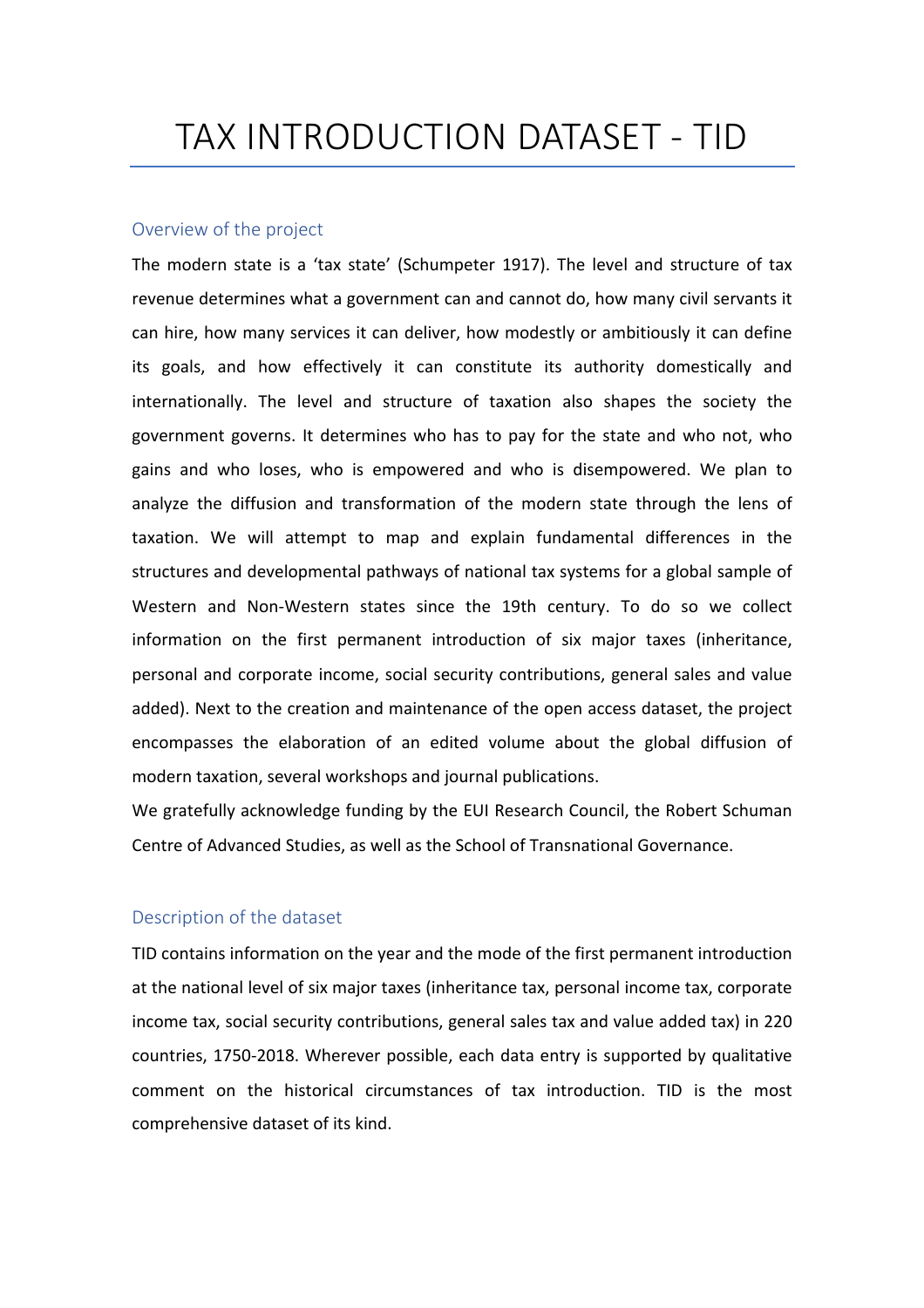#### Sources of the data

The database is based on more than 2000 documents, including: Primary government documents: Legislative acts introducing or reforming taxes; Secondary government documents: Official government documents such as colonial administrative reports describing the introduction of a tax, either domestically or in another country; IGO/NGO/Consultancy reports: Reports on tax legislation and policy produced by international organizations such as the IMF or the OECD, by recognized NGOs such as the International Bureau of Fiscal Documentation (IBFD), or by private consultancies such as Deloitte; Academic sources: Scholarly works describing the introduction of a tax. These are chiefly but not exclusively produced by historians. A complete list of sources is provided in the Sourcebook. For more information of sources cf. Codebook 2019, page 12.

This dataset builds on, and substantively extends the dataset collected by Hanna Lierse and Laura Seelkopf:

- Hanna Lierse and Laura Seelkopf (2014): Tax Introduction Database (TID). Version 13.11.2014.
- Laura Seelkopf, Hanna Lierse and Carina Schmitt (2016): Trade liberalization and the global expansion of modern taxes. Review of International Political Economy 23/2: 208-231.

## Brief description of methodology

The Tax Introduction Dataset (TID) consists of data on the year of the first permanent introduction at the national level of government of six major taxes, as well as on the top statutory tax rate for that year. The six taxes are the personal income tax (PIT), the corporate income tax (CIT), the inheritance tax (INH), compulsory social security contributions (SSC), the general sales tax (GST), and the value added tax (VAT). The dataset covers 220 former and current countries worldwide. Countries are independent states with full sovereignty over domestic and fiscal affairs that existed at any point between 1750 and 2018. For each country the dataset reports whether the tax introduction was preceded by the introduction of the same tax at the subnational